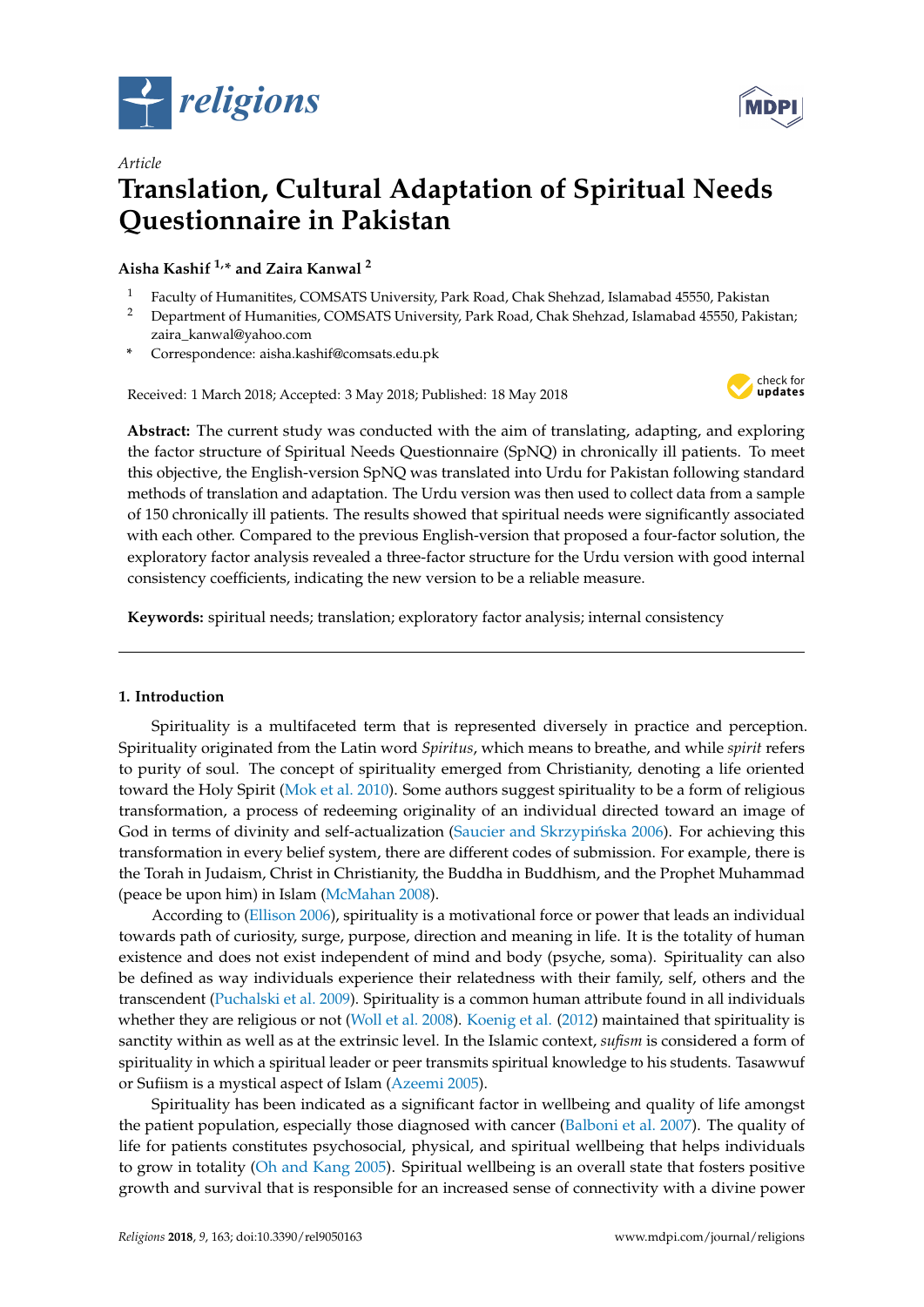[\(Shahbaz and Shahbaz](#page-7-8) [2015\)](#page-7-8). Literature suggests a positive correlation between spiritual wellbeing and psychological wellbeing [\(Moreira-Almeida et al.](#page-7-9) [2006\)](#page-7-9).

The existence of individuals as humans depends on the relation between biological, psychological, spiritual, and social dimensions. The biopsychosocial–spiritual model supplements holistic grounds for treating and healing individuals and also provides a conceptual basis for addressing overall health and care [\(Sulmasy](#page-7-10) [2002\)](#page-7-10). Spiritual needs exist in both the clinical and non-clinical population. Spirituality serves as a significant factor in making a contribution toward physical health, most prominently in cancer patients. It also escalates their self-worth, emotional support, coping with illness, and hope [\(Thune-Boyle et al.](#page-7-11) [2006\)](#page-7-11). A relatively recent study [\(Büssing et al.](#page-6-2) [2010\)](#page-6-2) assessed the spiritual, psychosocial, and existential needs of patients with chronic pain disease.

The study investigated spirituality/religiosity as significant source of healing and coping amongst European patients with chronic illnesses [\(Büssing et al.](#page-6-2) [2010\)](#page-6-2). In the following study, the psychosocial needs, spiritual, and existential needs of patients were assessed among those chronically ill patients who did not consider themselves to be religious [\(Büssing et al.](#page-6-3) [2009,](#page-6-3) [2007a,](#page-6-4) [2007b\)](#page-6-5). The results of this study showed that need for inner peace and actively giving were significantly high, whereas religious needs were of least importance among European cancer patients. It was additionally found that there is an association between spirituality and religiosity and coping mechanism against disease [\(Büssing et al.](#page-6-4) [2007a\)](#page-6-4). In cancer patients particularly, spirituality serves to provide emotional support, hope, and meaning in life and therefore helped them to better cope with their illness. Another study revealed that cancer patients have a relatively high level of unmet spiritual needs in comparison to biological and psychosocial needs [\(Rainbird et al.](#page-7-12) [2009\)](#page-7-12). These needs are associated with improved life quality and hope in life. The cancer patients in which these needs are less able to cope with their illness and have a reduced quality of life [\(Zamanzadeh et al.](#page-7-13) [2014\)](#page-7-13).

The major objective of the present research is to translate and adapt the spiritual needs questionnaire (SpNQ). The instrument was developed by [Büssing et al.](#page-6-2) [\(2010\)](#page-6-2) considering patient population as spirituality and religion were perceived as an imperative technique of coping. Previous attempts concentrated on spiritual needs of ill, close to death while SpNQ was administered to chronically ill patients. SpNQ has been studied in different countries, including Malaysia, Nigeria, Poland [\(Büssing et al.](#page-6-6) [2015\)](#page-6-6), France, China [\(Büssing et al.](#page-6-7) [2013\)](#page-6-7), Germany [\(Büssing et al.](#page-6-8) [2018\)](#page-6-8), England, and Iran [\(Moeini et al.](#page-7-14) [2018\)](#page-7-14). The instrument has been normalized in Iran with negligible revisions. In gauging spiritual needs, it is important for the respondents' inner self to be revealed [\(Seddigh et al.](#page-7-15) [2016\)](#page-7-15). The spiritual needs are stated to be interrelated; thus, cautious administration of instrument is suggested.

Some concepts included in the spiritual needs questionnaires are culturally dependent. For example, in western cultures, music was added as a putative need in patient care. but in later research, it was deleted. In Islamic contexts, listening to or reading the Quran (holy book) holds spiritual significance. Likewise, contingent upon the culture where the questionnaire is being used, the importance of needs will vary. For example, in the Chinese version, the need for active giving was found to be most important compared to the need for inner peace that emerged in German norms. Previous literature highlights a need for translation of the spiritual needs questionnaires as they are culturally dependent, according to different cultures with adjustment of certain items conveying culture-specific meaning. Considering the above commentary, the current research endeavored to translate, adapt, and validate the SpNQ in a Pakistani sample of chronically ill patients.

# **2. Method**

## *2.1. Measure*

**Spiritual Needs Questionnaire**. The original version of spiritual needs questionnaire (SpNQ) was developed by [Büssing et al.](#page-6-2) [\(2010\)](#page-6-2) to assess spiritual needs of patients with chronic illness. SpNQ is a 29-item tool with four subscales i.e., religious needs, existential needs, need for inner peace, and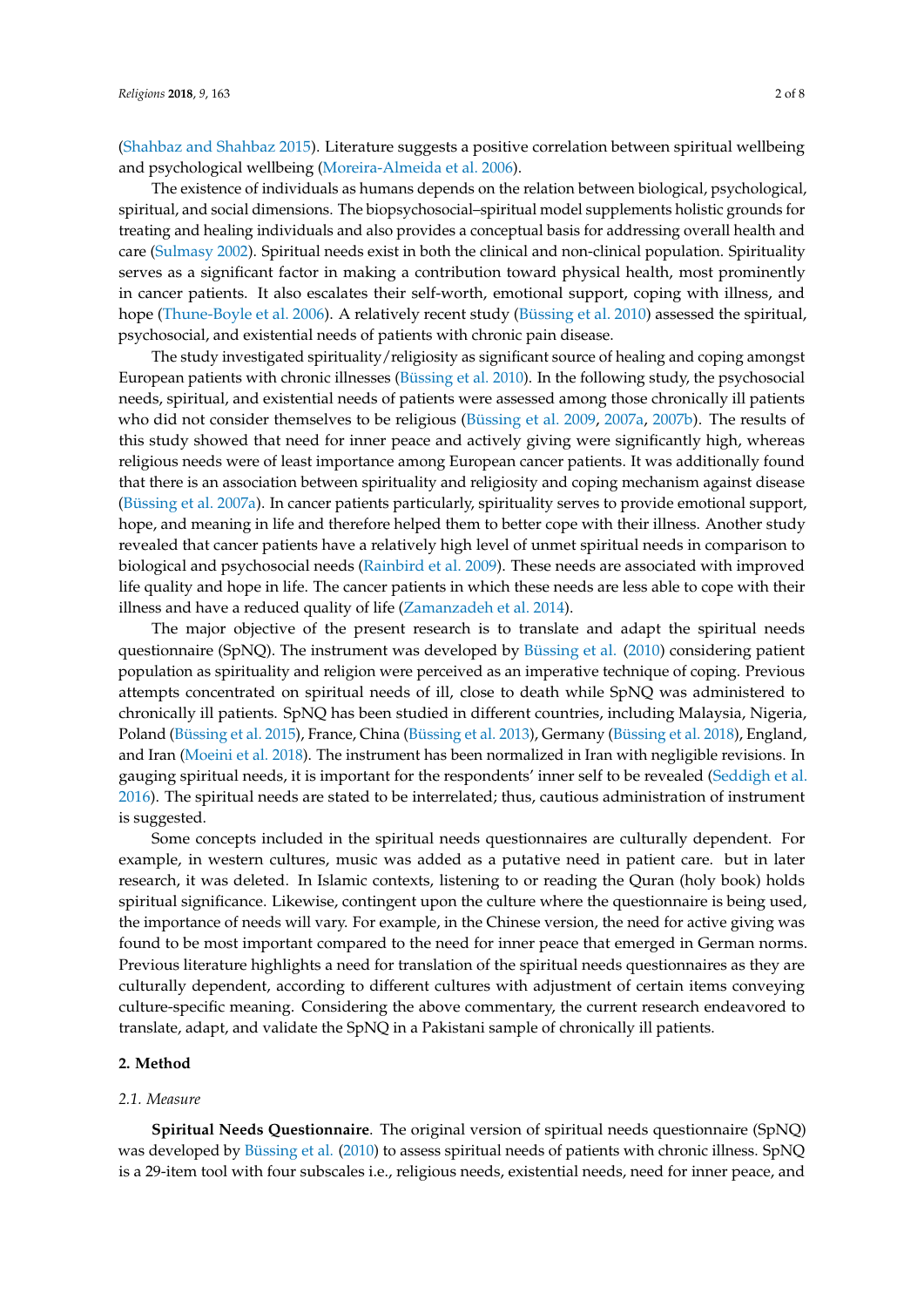need for actively giving or generativity. SpNQ is rated on a four-point Likert scale ranging from  $0 =$  not at all,  $1 =$  somewhat,  $2 =$  very, and  $3 =$  extremely. The Cronbach alpha for religious needs = 0.92, existential needs =  $0.82$ , need for inner peace =  $0.82$ , need for active giving and generativity =  $0.74$ . The spiritual needs questionnaire is free from religious bias and is suitable to use both in secular states as well as religious states. The current study translated the original version into Urdu according to the following steps after obtaining permissions from the original author.

## **Phase 1: Tool Translation and Adaptation of English Version of the Spiritual Needs Questionnaire**

The translation and adaptation process were completed in two phases. In the first phase, translation and adaptation of SpNQ was accomplished, and in second phase, the exploration of factor structure and validity of tool was established. All steps in tool translation were considered.

**Step 1: Forward translation**. Four translators from the Army Public School and College were approached who were bilingual and had postgraduate academic qualifications. The translators were requested to translate the original English tool into Urdu so that the inherent meaning of the items was unchanged and explicit i.e., ensure a parallel value of item content in both versions without any adaptation. After the translation, the translated versions were subjected to the committee approach step.

**Step 2: Evaluation of translated items by a committee of experts**. The objective of step 2 was to determine the unqualified items. In order to accomplish this, all translated statements from four translations were written down under the corresponding item. These items were then evaluated by members of a committee. The committee members included two Ph.D. professors—one from Quaid-e-Azam University and the other from COMSATS Institute of Information Technology Islamabad. Both were bilingual. All items were carefully assessed, and items having the most appropriate correspondence with original items in semantic terms were selected. Subsequently, items conveying approximately exact meaning of original English-version were chosen for back translation.

**Step 3: Back Translation of the selected items into English**. In order to corroborate equivalence of translated items, items of the Urdu version were translated back into English. For back translation, the translated version was given to five bilinguals who were not involved in the prior translation. The back translators were Ph.D. professors from Riphah University and Government College. Five translations were later given to committee for evaluation.

**Step 4: Evaluation of back-translated items in to English**. The back-translated items were written down under their corresponding original items for comparison. The committee constituted same members who were involved in back translation. No incomprehensibility was reported in back translated items. The comparison between back translated and original items to affirmed accuracy of translated version.

**Step 5: Cultural equivalence**. The Urdu version of the SpNQ was administered to patients with various chronic illnesses for at least three months. The main focus of this step was evaluating the comprehension of items and format. It was observed that, instead of self-administration, it was best to use it in a personal interview format.

The only change relative to the original was the format of administration of the questionnaire. The original English version was designed as self-applicable, whereas for the Brazilian-Portuguese [\(de Araujo Toloi et al.](#page-6-9) [2016\)](#page-6-9) version, reading the questionnaire out loud to the patient during a personal interview due to the rate of illiteracy among patients was conducted. Thus, the phrase "when you read these statements" was changed to "when you listen to these statements," followed by the instruction to answer yes or no. The statements could be understood and answered by at least 95% of the patients, thus proving to be easy to understand, and no objections of cultural inappropriateness was reported.

#### **Phase 2: Exploration of Factor Structure for SpNQ Urdu Version**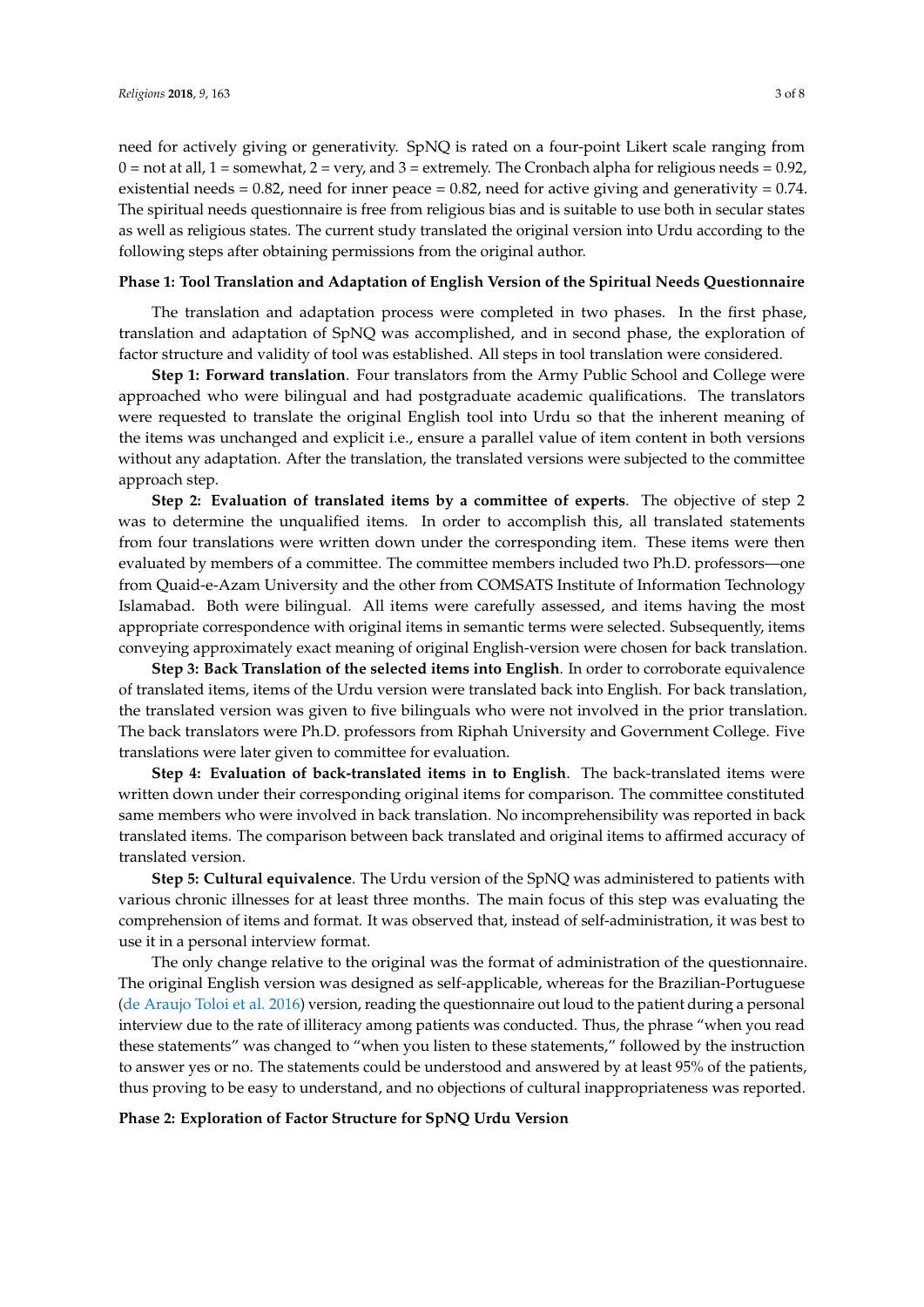The objectives of phase 2 included exploration of factor structure and psychometric examination for the newly translated Urdu version. To meet the phase 2 objectives, the newly translated Urdu version was administered to a local sample of chronically ill patients.

#### *2.2. Sample and Procedure*

The sample consisted of 150 in- and out-patients with chronic illnesses, having pathological conditions prevailing for three or more months along with persistent or recurring illness as diagnostic criteria. The patients included had illnesses histories of up to 12 years and above and under medical supervision with periodic visit to their physicians. The age ranged between 17 to 75. The demographic properties included gender, marital status, chronic illness, and duration of chronic illness. The objective of including these variables was to observe gender differences concerning spiritual needs keeping in view previous findings. There were 46 males and 104 females. Marital status association with respect to spiritual needs in chronically ill patients has not previously explored, which present study intended to explore. There were no educational criteria for the sample population. The chronic illnesses included were classified in order of their chronicity, intensity, and frequency. The duration of the chronic illness has been found to be associated with increased spiritual concerns. To examine its impact, this variable duration was chosen. The sample was selected from hospitals in Islamabad and Rawalpindi using a purposive or selective sampling technique. The present sample and participants were interviewed with the translated Urdu version to gain insight along with accuracy of their responses. The same procedure was used for those patients who were confined to bed. Prior to the administration of the questionnaire, the patients were given instructions in simple language, and their consent was obtained. The codes of ethics for research were strictly followed, and typically, each participant took 15–20 min for a complete administration.

#### **3. Results**

The main aim of the present study was to translate, adapt, and explore the factor structure of the translated Urdu version of the Spiritual Needs Questionnaire. To meet the above objective, exploratory factor analysis (EFA) was conducted after considering the assumptions of EFA e.g., interval level and normality. The sample size was checked for adequacy of sample size, indicated by a Kaiser-Meyer-Olkin score greater than 0.5 (KMO = 0.78, *p* < 0.001). The communality pattern matrix in Table [1](#page-4-0) explains the variance explained by each item. Principle component analysis was used to extract the maximum number of positive eigen-values in determining the dimensions without losing any information. It was observed that the maximum amount of variance was explained in the first two factors. According to indications that showed spiritual needs to be correlated, an oblique rotation with varimax strategy was employed. The results display that some items were cross-loaded when compared with the original English version. The cross-loading items were handled by retaining items in the factors where highest loadings were observed and loadings greater than 0.4 [\(Costello](#page-6-10) [and Osborne](#page-6-10) [2005\)](#page-6-10). It was observed that approximately 30% of the variance was explained by the two factors, a third factor explain 5%, and the rest explaining 3% of the variance. The scree plot also indicated a bent after the third factor, which was suggestive of a prominent role of the initial three-factor structure.

The EFA was rerun was after being restricted to a three-factor solution based on the information received from eigen-values (greater than 1), and scree plot, rejecting factors with fewer than three-items. After the re-execution of EFA, the first factor explained about 28% of the variance, with the second explaining 16%, and the third factor explaining 12% of the variance with 52% of cumulative explained variance.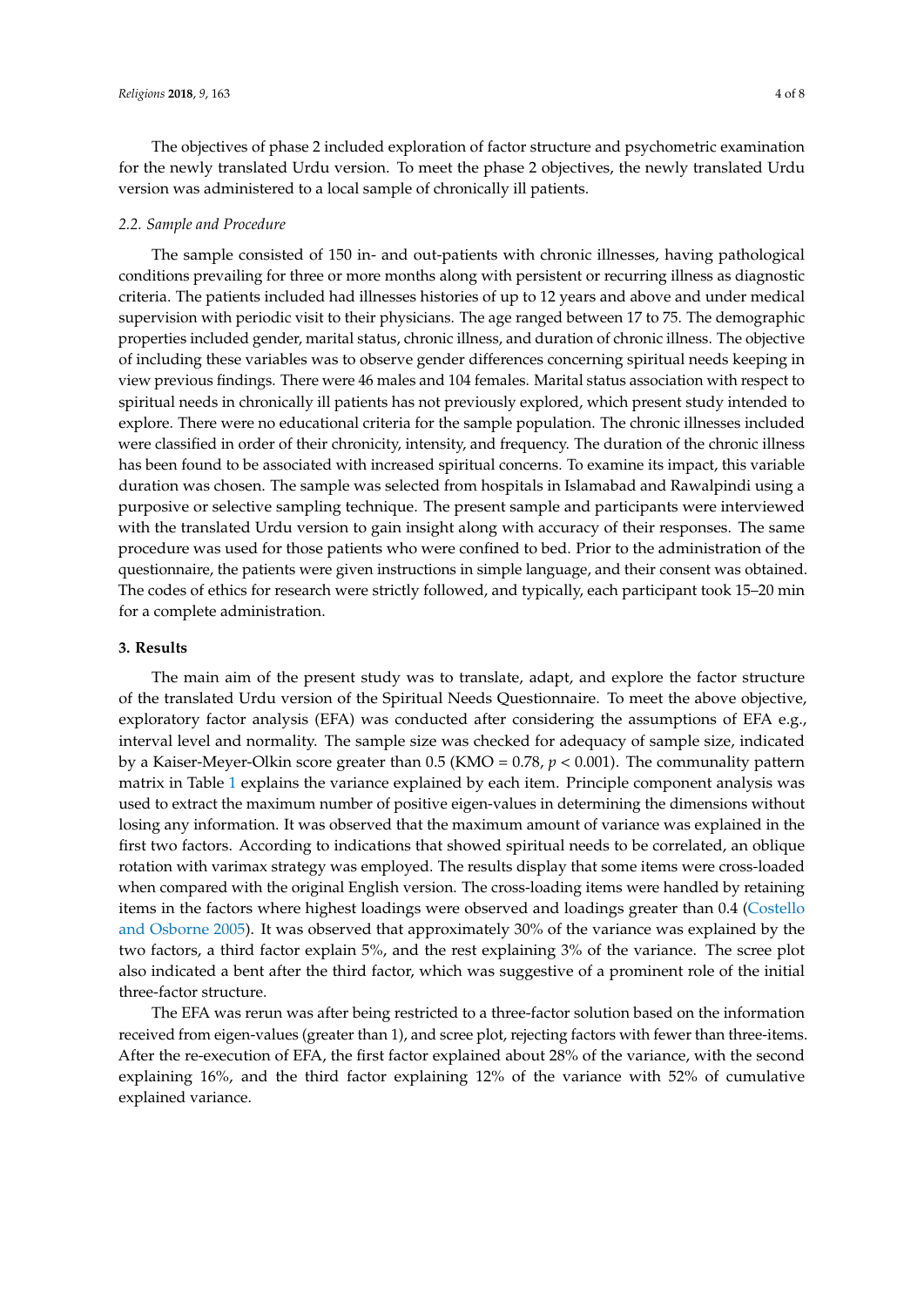<span id="page-4-0"></span>

|                                                                                              | Extraction |
|----------------------------------------------------------------------------------------------|------------|
| To talk with others about your fears and worries?                                            | 0.38       |
| That someone of your religious community (i.e., Alim, peer, imam.guru, padri) cares for you? | 0.05       |
| To reflect your previous life?                                                               | 0.52       |
| To dissolve open aspects of your life?                                                       | 0.28       |
| To plunge into beauty of nature?                                                             | 0.30       |
| To dwell at a place of quietness and peace?                                                  | 0.19       |
| To find inner peace?                                                                         | 0.43       |
| To find meaning in illness and/or suffering?                                                 | 0.32       |
| To talk with someone about the question of meaning in life?                                  | 0.33       |
| To talk with someone about the possibility of life after death?                              | 0.52       |
| To turn to someone in a loving attitude?                                                     | 0.28       |
| To give away something from yourself?                                                        | 0.36       |
| To solace someone?                                                                           | 0.27       |
| To forgive someone from a distinct period of your life?                                      | 0.53       |

**Table 1.** Communalities pattern matrix.

The rotated component matrix with fixed 3-factors solution (see Table [2\)](#page-4-1) represented a balanced structure with eigen-values ranging between 0.41 to 0.72. Further, the new factor structure showed that items in the inner peace need subscale in the original English version loaded onto the family social support needs after factor rotation. The final 15-item SpNQ questionnaire is available in an Urdu version that constitutes the spirituality needs within religious, family social support and existential needs. The number of items in each factor were 10, 6, and 7, respectively.

**Table 2.** Rotated component matrix for the three-factor solution with oblique (*N* = 150).

<span id="page-4-1"></span>

| Items                                                           | <b>Factors</b> |                |      |       |      |
|-----------------------------------------------------------------|----------------|----------------|------|-------|------|
|                                                                 | 1              | $\overline{2}$ | 3    | M     | SD   |
| That someone prays for you?                                     | 0.73           |                |      | 22.21 | 5.64 |
| To pray with someone?                                           | 0.72           |                |      | 22.14 | 5.62 |
| To turn to a higher presence (i.e., God, Allah, Angels)         | 0.72           |                |      | 22.14 | 5.62 |
| To pray for yourself?                                           | 0.67           |                |      | 19.61 | 5.44 |
| To be forgiven?                                                 | 0.62           |                |      | 18.92 | 5.35 |
| To forgive someone from a distinct period of your life?         | 0.60           |                |      | 17.65 | 5.31 |
| To find inner peace?                                            | 0.58           |                |      | 16.94 | 4.97 |
| To read religious/spiritual books?                              | 0.51           |                |      | 14.95 | 4.68 |
| To participate at a religious ceremony                          | 0.43           |                |      | 13.98 | 3.47 |
| To dwell at a place of quietness and peace?                     | 0.41           |                |      | 12.97 | 3.41 |
| That someone of your religious community (i.e., Alim, peer,     |                |                |      |       |      |
| imam.guru, padri) cares for you?                                |                |                |      |       |      |
| For being complete and safe?                                    |                | 0.66           |      | 17.92 | 4.35 |
| To feel connected with family?                                  |                | 0.65           |      | 17.65 | 4.31 |
| To receive more support from your family?                       |                | 0.64           |      | 17.61 | 3.97 |
| To pass own life experiences to others?                         |                | 0.63           |      | 15.95 | 3.68 |
| To be re-involved by your family in their life concerns?        |                | 0.62           |      | 15.78 | 3.47 |
| To be assured that your life was meaningful and of value?       |                | 0.59           |      | 13.97 | 3.41 |
| To talk with someone about the possibility of life after death? |                |                | 0.70 | 18.72 | 5.35 |
| To reflect your previous life?                                  |                |                | 0.68 | 17.55 | 5.31 |
| To give away something from yourself?                           |                |                | 0.59 | 15.94 | 4.97 |
| To talk with others about your fears and worries?               |                |                | 0.59 | 15.94 | 4.97 |
| To talk with someone about the question of meaning in life?     |                |                | 0.54 | 14.98 | 3.67 |
| To find meaning in illness and/or suffering?                    |                |                | 0.49 | 13.97 | 3.41 |
| To plunge into beauty of nature?                                |                |                | 0.45 | 11.92 | 2.35 |
| To dissolve open aspects of your life?                          |                |                |      |       |      |
| To solace someone?                                              |                |                |      |       |      |
| To turn to someone in a loving attitude?                        |                |                |      |       |      |

The new factor structure for the Urdu version was evaluated for internal consistency though Cronbach alpha. The results showed psychometrically sound values presented in the Table [3.](#page-5-0) The correlation analysis revealed all subscales to be positively significantly correlated with each other, suggesting similar direction of elevation of decline for either.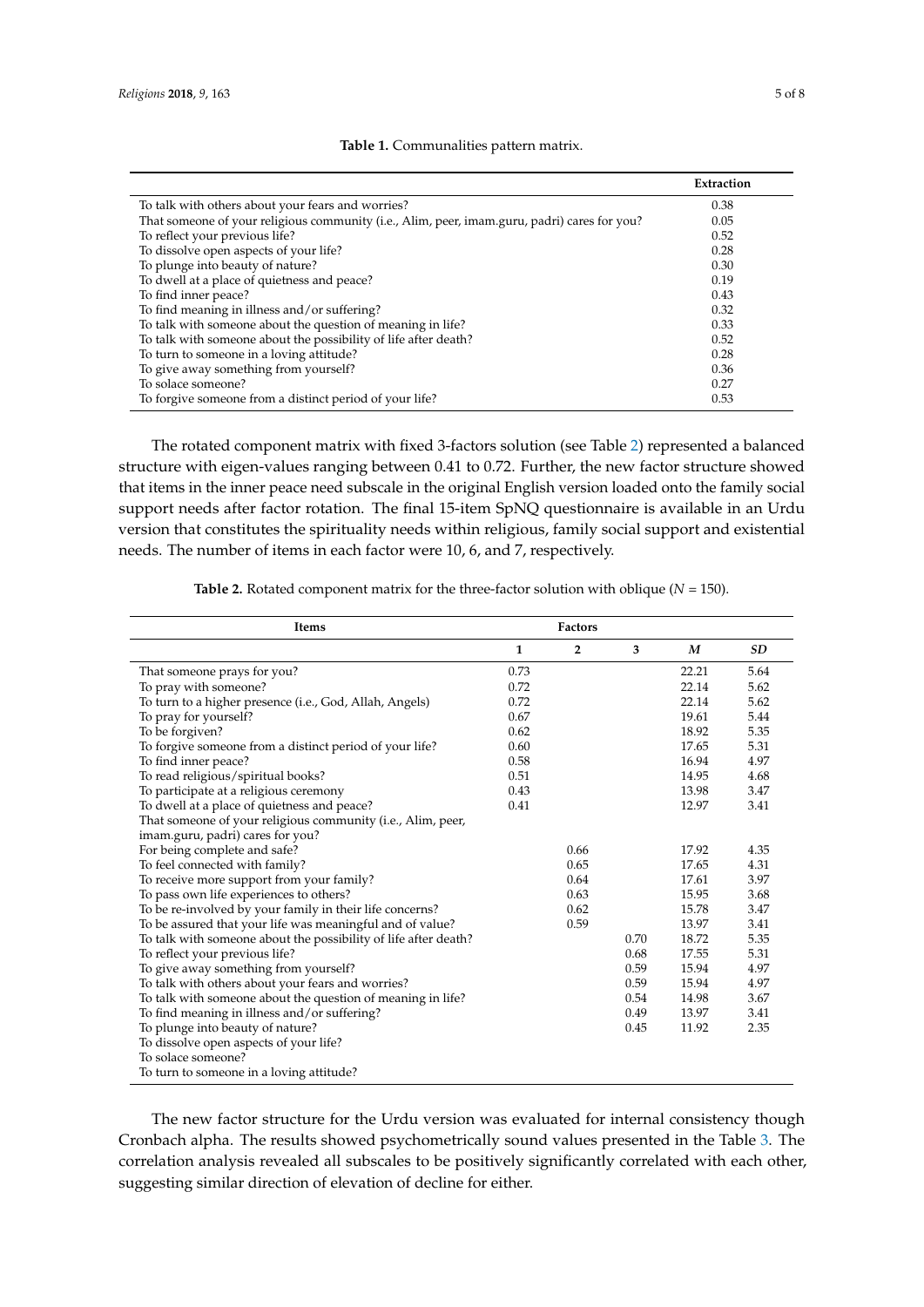<span id="page-5-0"></span>

| <b>Factors</b>                               |                          |          | Items | м     | SD.  | $\alpha$ |
|----------------------------------------------|--------------------------|----------|-------|-------|------|----------|
| Religious Needs                              | $0.46**$                 | $0.26**$ | 10    | 24.13 | 5.78 | 0.82     |
| <b>Family Social</b><br><b>Support Needs</b> | $\overline{\phantom{0}}$ | $0.19*$  |       | 11.35 | 5.04 | 0.70     |
| <b>Existential Needs</b>                     |                          | -        |       | 12.66 | 4.41 | 0.75     |

**Table 3.** Correlation coefficients for the Urdu version subscales ( $N = 150$ ).

 $\frac{*}{p}$  < 0.05,  $\frac{**}{p}$  < 0.01.

#### **4. Discussion**

The Spiritual Needs Questionnaire was designed to measure spirituality in patients, especially those suffering from chronic illnesses where the duration of illness is long-term and the illness is enduring in nature. In such conditions, the psychological and emotional wellbeing of patients is especially at stake. Spiritual coping is one of the ways the patients combat the challenges of chronic illnesses. Spirituality is a varied concept that is indicated previously to be embedded within religious, cultural, and ethnic practices. This is especially in Pakistan, where the spiritual practices follow religious teachings as well as an influence of Indo-Pak historical influences. Nevertheless, the spiritual needs emerge in the lifespan of every individual and may surface early when faced with life-threatening challenges.

Presently, the current study contributed in broadening the scope of existing Spiritual Needs Questionnaire by translating, adapting, and establishing psychometrics for the tool. [Büssing et al.](#page-6-2) [\(2010\)](#page-6-2) suggested that when using Spiritual Needs Questionnaire, it must consider that these needs may follow different patterns or dimensions e.g., in the Iranian version, a four-factor structure emerged. Similarly, in the Portuguese version, a five-factor structure differentiated inner peace, religious, existential, actively giving/generativity needs, and family social support needs. The Chinese and Polish versions hold similar factor structures [\(Büssing et al.](#page-6-8) [2018\)](#page-6-8). Therefore, the need for further exploration of factor structure in different contexts is highlighted. The current findings presented a diverse picture of the construct compared to the original version. Previously conducted research has identified four dimensions of needs in patients with any chronic or terminal illness. These needs include religious needs, existential needs, inner peace needs, and giving or generativity needs. The factor structure of spiritual needs in Pakistan is different as compared to given structures prevailing in western states. In Pakistan, these four needs cluster in three factors, into which all other needs are accommodated. These needs include religious needs, family social support needs, and existential needs. The inner peace need items were found to merge with family social support needs. The family social support needs were not primarily intended to be spiritual in nature. After exploratory and confirmatory factor analysis, it was found that the spiritual need items merged with family social support needs.

The collectivistic context of present study provides a logical explanation for this merger. Commonly, family plays a pertinent role in an experience of illness and also provides spiritual or religious support, particularly coming from the elderly members of the family. A common practice reflecting such behaviors is asking elderly members of family to conduct praying rituals for the ill. The family also serves as spiritual mentors especially in the lives of chronically ill patients. Family members create an active collaboration with patient to improve their socialization practices during course of illness [\(Rosland and Piette](#page-7-16) [2010\)](#page-7-16). Family members also provide spiritual care to patients, thereby helping them in acceptance of disease and to develop the potential for painful treatment procedures. Therefore, family social support needs are surfaced as spiritual items within the context of Pakistan.

Religious needs include being involved in religious services to form a transcendent connection with God. In the context of Pakistan, religious needs occupy a prominent locus in people's lives because of strong religious and spiritual beliefs. An inclination toward religion and spirituality after diagnosis is used as mechanism to adapt disease conditions [\(Lim](#page-7-17) [2013\)](#page-7-17) in that family social support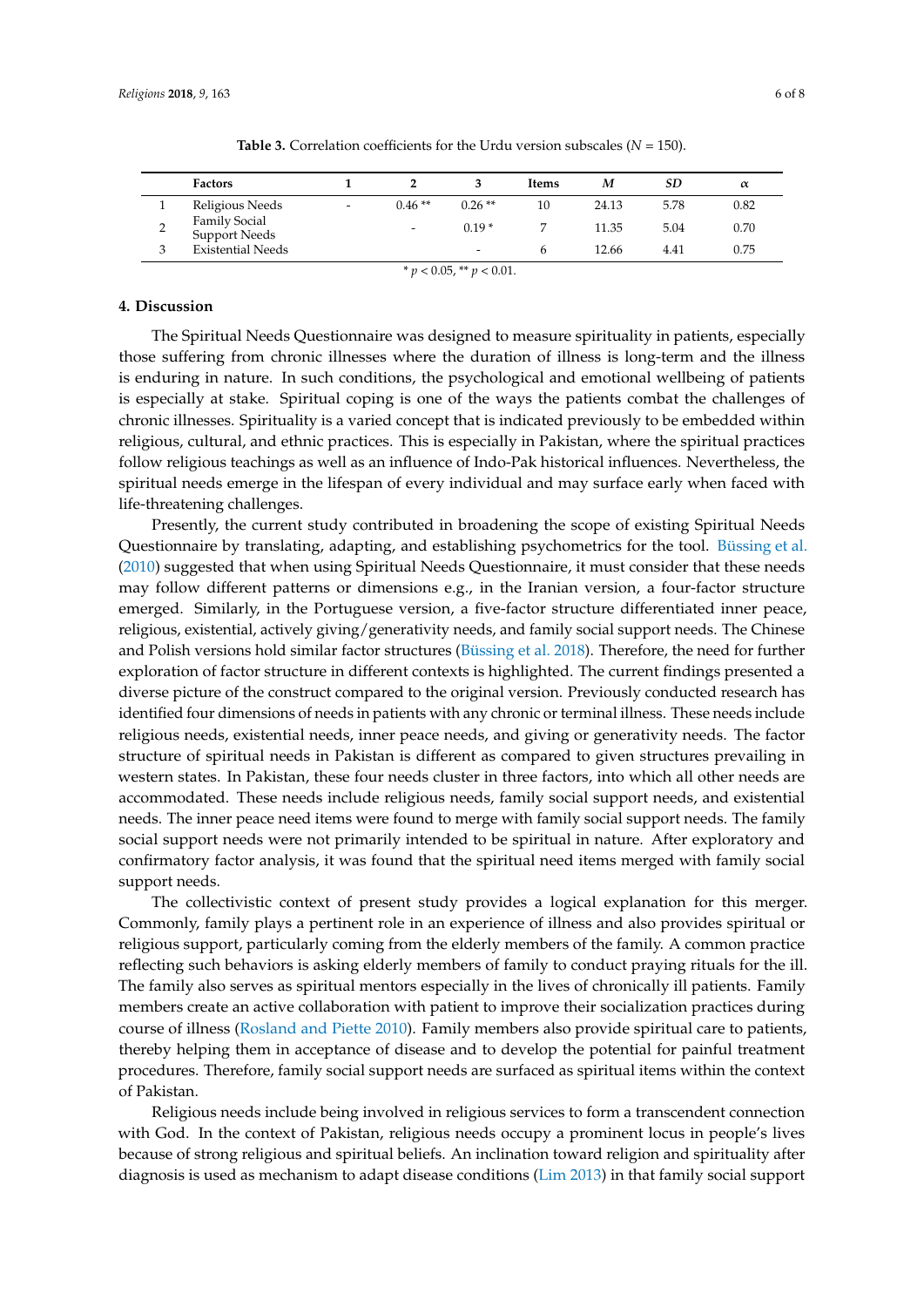works as a moderator, palliating them to fulfill their religious needs. Although this can further be attributed to the larger portion of the sample being married, the unmarried participants also relied on family members for meeting their spiritual needs.

The existential needs include discussing life after death, solutiosn for apparent problems, reflecting on one's previous life, and discussing the meaning in life. The majority of chronically ill patients reported that soliciting contiguity to Allah is a very powerful way to cope with disease. Many patients responded that they are not afraid of disease because the illness comes from God and he will alleviate it. This was consistent with the findings of [\(Nixon et al.](#page-7-18) [2013\)](#page-7-18). They also believed that this illness might be their trial in this world for which there will be a reward in the afterlife.

This translated version of the spiritual need questionnaire measures the spiritual need of only chronically ill patients. The scope should be further broadened to assess the spiritual needs of those people who are not chronically ill.

**Author Contributions:** Conceptualization, A.K. and Z.K.; Methodology, A.K.; Software, SPSS (version 22); Validation, A.K. and Z.K.; Formal Analysis, A.K.; Investigation, A.K. and Z.K.; Resources, A.K. and Z.K.; Data Curation, Z.K.; Writing-Original Draft Preparation, Z.K.; Writing-Review & Editing, A.K.; Visualization, A.K. and Z.K.; Supervision, A.K.; Project Administration, A.K.

**Funding:** This research received no external funding.

**Conflicts of Interest:** The authors declare no conflict of interest.

## **References**

<span id="page-6-1"></span><span id="page-6-0"></span>Azeemi, Khwaja Shamsuddin. 2005. *Muraqaba: The Art and Science of Sufi Meditation*. Houston: Plato Publishing Inc. Balboni, Tracy A., Lauren C. Vanderwerker, Susan D. Block, M. Elizabeth Paulk, Christopher S. Lathan, John

- R. Peteet, and Holly G. Prigerson. 2007. Religiousness and spiritual support among advanced cancer patients and associations with end-of-life treatment preferences and quality of life. *Journal of Clinical Oncology* 25: 555–60. [\[CrossRef\]](http://dx.doi.org/10.1200/JCO.2006.07.9046) [\[PubMed\]](http://www.ncbi.nlm.nih.gov/pubmed/17290065)
- <span id="page-6-4"></span>Büssing, Arndt, Thomas Ostermann, and Peter F. Matthiessen. 2007a. Adaptive coping and spirituality as a resource in cancer patients. *Breast Care* 2: 195–202. [\[CrossRef\]](http://dx.doi.org/10.1159/000104172)
- <span id="page-6-5"></span>Büssing, Arndt, Thomas Ostermann, and Harold G. Koenig. 2007b. Relevance of religion and spirituality in German patients with chronic diseases. *The International Journal of Psychiatry in Medicine* 37: 39–57. [\[CrossRef\]](http://dx.doi.org/10.2190/60W7-1661-2623-6042) [\[PubMed\]](http://www.ncbi.nlm.nih.gov/pubmed/17645197)
- <span id="page-6-3"></span>Büssing, Arndt, Andreas Michalsen, Hans-Joachim Balzat, Ralf-Achim Grünther, Thomas Ostermann, Edmund A. M. Neugebauer, and Peter F. Matthiessen. 2009. Are spirituality and religiosity resources for patients with chronic pain conditions? *Pain Medicine* 10: 327–39. [\[CrossRef\]](http://dx.doi.org/10.1111/j.1526-4637.2009.00572.x) [\[PubMed\]](http://www.ncbi.nlm.nih.gov/pubmed/19284487)
- <span id="page-6-2"></span>Büssing, Arndt, Hans-Joachim Balzat, and Peter Heusser. 2010. Spiritual needs of patients with chronic pain diseases and cancer-validation of the spiritual needs questionnaire. *European Journal of Medical Research* 15: 266. [\[CrossRef\]](http://dx.doi.org/10.1186/2047-783X-15-6-266) [\[PubMed\]](http://www.ncbi.nlm.nih.gov/pubmed/20696636)
- <span id="page-6-7"></span>Büssing, Arndt, Xiao-Feng Zhai, Wen-Bo Peng, and Chang-Quan Ling. 2013. Psychosocial and spiritual needs of patients with chronic diseases: Validation of the Chinese version of the Spiritual Needs Questionnaire. *Journal of Integrative Medicine* 11: 106–15. [\[CrossRef\]](http://dx.doi.org/10.3736/jintegrmed2013020) [\[PubMed\]](http://www.ncbi.nlm.nih.gov/pubmed/23506691)
- <span id="page-6-6"></span>Büssing, Arndt, Iwona Pilchowska, and Janusz Surzykiewicz. 2015. Spiritual needs of Polish patients with chronic diseases. *Journal of Religion and Health* 54: 1524–42. [\[CrossRef\]](http://dx.doi.org/10.1007/s10943-014-9863-x) [\[PubMed\]](http://www.ncbi.nlm.nih.gov/pubmed/24788614)
- <span id="page-6-8"></span>Büssing, Arndt, Daniela Rodrigues Recchia, Harold Koenig, Klaus Baumann, and Eckhard Frick. 2018. Factor Structure of the Spiritual Needs Questionnaire (SpNQ) in Persons with Chronic Diseases, Elderly and Healthy Individuals. *Religions* 9: 13. [\[CrossRef\]](http://dx.doi.org/10.3390/rel9010013)
- <span id="page-6-10"></span>Costello, Anna B., and Jason W. Osborne. 2005. Best practices in exploratory factor analysis: Four recommendations for getting the most from your analysis. *Practical Assessment, Research & Evaluation* 10: 1–9.
- <span id="page-6-9"></span>de Araujo Toloi, Diego, Deise Uema, Felipe Matsushita, Paulo Antonio da Silva Andrade, Tiago Pugliese Branco, Fabiana Tomie Becker de Carvalho Chino, and Daniel P. Sulmasy. 2016. Validation of questionnaire on the Spiritual Needs Assessment for Patients (SNAP) questionnaire in Brazilian Portuguese. *Ecancermedicalscience*, 10. [\[CrossRef\]](http://dx.doi.org/10.3332/ecancer.2016.694) [\[PubMed\]](http://www.ncbi.nlm.nih.gov/pubmed/28101137)